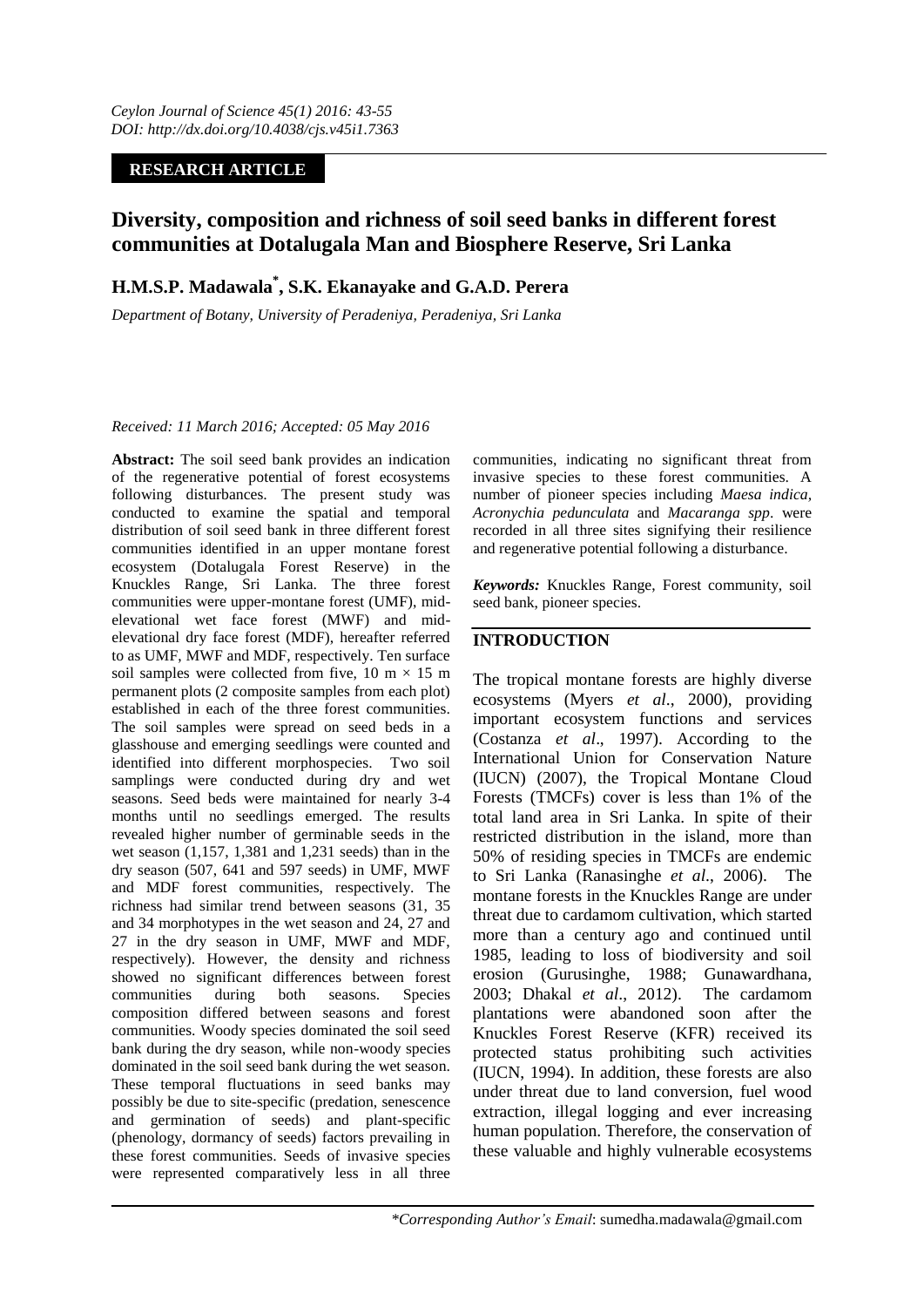could be of high priority that needs due attention from the relevant authorities.

The tropical montane forests differ from most of the other ecosystems due to their occurrence in high elevation landscapes with steep slopes and undulating terrain (Beck *et al*., 2008). Therefore, the habitat heterogeneity together with anthropogenic and natural disturbances (forest die-back, hurricanes etc.) can make these forests very complex systems. The landscape matrix plays a decisive role in recovery processes following disturbances (Chazdon, 2007). The soil seed bank of an ecosystem can provide crucial information on the status of the standing vegetation and its regenerative potential (Butler and Chazdon, 1998). Many studies have been carried out in different parts of the world to assess soil seed banks with objectives leading to restoration and reforestation (Carter and Ungar, 2002; Leck, 2003), succession (Bossuyt and Hermy, 2004), disturbances (Amiaud and Touzard, 2004), invasive species (Drake, 1998) and management interventions (Lopez-Marino *et al*., 2000; Kinloch and Friedel, 2005).

The Dotalugala Man and Biosphere (MAB) reserve is consist of three major forest physiognomies, which is identified as upper montane (UMF), mid-elevational dry (MDF) and mid-elevational wet forest (MWF) communities (Ekanayake *et al*., 2013). The study also revealed that the three forest communities are equally diverse in vegetation with high endemicity (Ekanayake, 2014). However, cardamom cultivation in these forests has markedly changed the forest structure and edaphic properties (Dhakal *et al*., 2012; Ekanayake, 2014). This study aimed to evaluate the soil seed bank of three different forest communities identified in the Dotalugala MAB Reserve, which is located south-easterly in the Knuckles Range, Sri Lanka. The study also determined the temporal

variations of the soil seed bank, and potential threats to these communities by the spread of invasive species. Such information is imperative in future forest management interventions to safeguard these diverse and vulnerable ecosystems for future generations.

## **MATERIALS AND METHODS**

### **Description of the study site**

The Dotalugala MAB reserve (DMR) is located in the south and south-eastern parts of the Knuckles Forest Reserve (KFR) in Sri Lanka (7°  $17' - 7^{\circ}$  21' N and 80° 49' – 80° 57' E) (Figure 1). DMR encompasses an area of 1,620 ha with tropical upper montane evergreen cloud forests as the main vegetation type (Bharathie, 1989). The mean annual temperature of the KFR is 26°C, which can vary between 18.5°C to 21°C depending on the altitudinal variations (Cooray, 1998). The average annual rainfall in the area varies from 2,540 mm on the eastern side of the KFR to 3,810 - 5,080 mm on the rest of the KFR (Cooray, 1998) and receives an ample amount of rainfall from both monsoons due to its strategic location in the island (Werner, 1982). However, the eastern parts of the KFR, where the Dotalugala MAB Reserve locates, receive its majority of the precipitation during the north-east monsoon which is active from November to February.

### **Description of the forest communities**

The study was carried out in three forest communities, viz., upper montane forest (UMF), mid-elevational wet face forest (MWF) and midelevational dry face forest (MDF) identified previously in the Dotalugala MAB Reserve based on the differences observed in the forest structure and the composition (Table 1; Ekanayake, 2014).

**Table 1:** The main characteristic features of the three forest communities identified at Dotalugala MAB reserve.

| Forest                   | Elevation (m)     | <b>Aspect</b>     | Soil pH            | Name of the community       |
|--------------------------|-------------------|-------------------|--------------------|-----------------------------|
| <b>Community</b>         |                   |                   |                    |                             |
| <b>UMF</b>               | $>1400 \text{ m}$ | Mainly South-west | Acidic             | <b>Upper Montane forest</b> |
|                          |                   |                   |                    | (UMF)                       |
| <b>MWF</b>               | $<$ 1360 m        | South-west        | Acidic             | Mid-elevational wet-face    |
|                          |                   |                   |                    | forest (MWF)                |
| <b>MDF</b>               | $<$ 1325 m        | North-east        | Comparatively less | Mid-elevational dry-face    |
|                          |                   |                   | acidic             | forest (MDF)                |
| Source: Ekanayake, 2014. |                   |                   |                    |                             |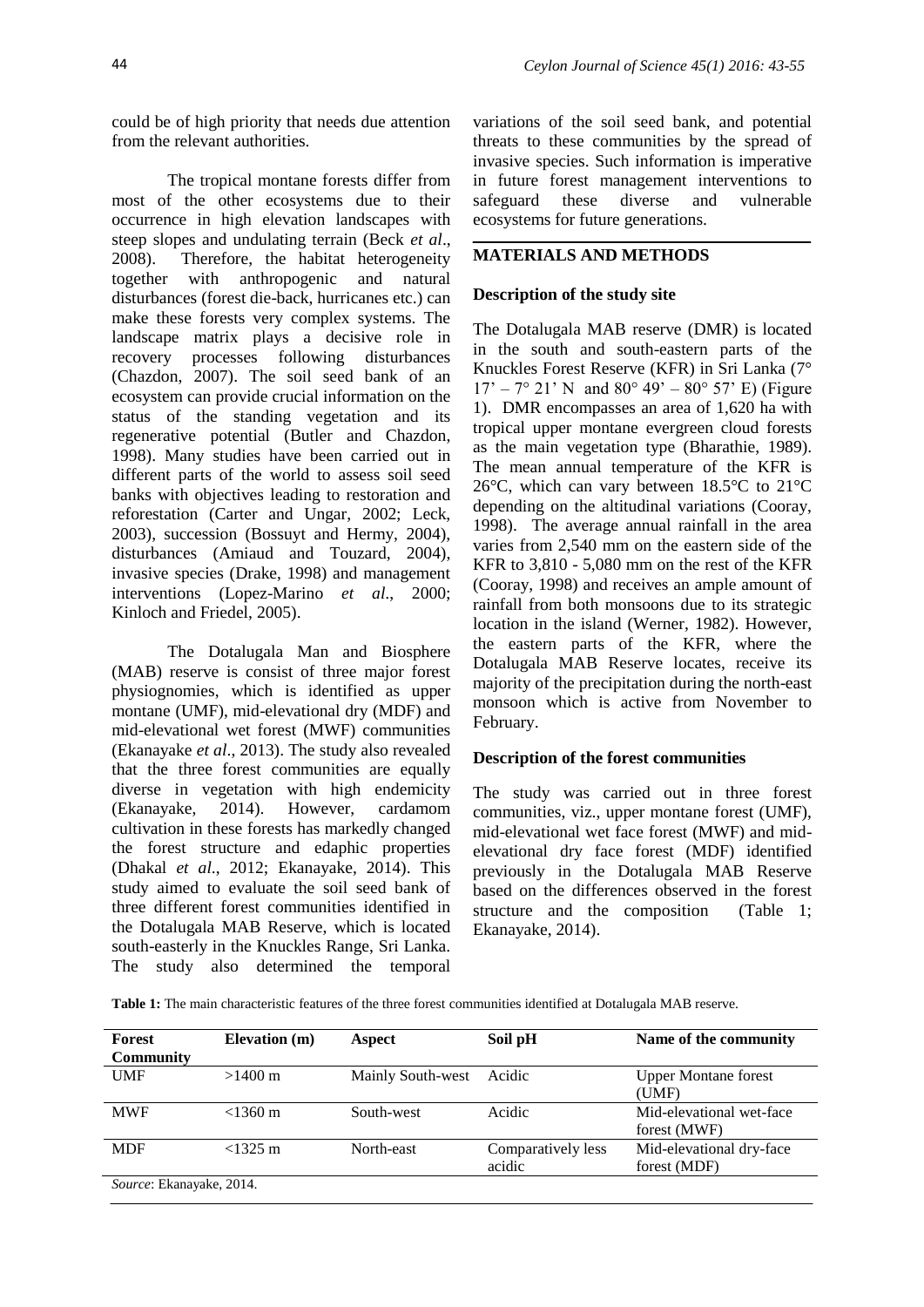

**Figure 1**: The location of the Dotalugala MAB reserve in the south-eastern part of the Knuckles Forest Reserve, Sri Lanka (Source: Forest Department, Sri Lanka).

According to Ekanayake (2014), *Calophyllum trapezifolium* (Calophyllaceae), *Eurya ceylanica* (Theaceae) and *Acronichia pedunculata* (Rutaceae) are the most commonly found canopy species at UMF in DMR. Furthermore, *Eugenia thwaitesii, Calophyllum trapezifolim, Eurya ceylanica, Syzygium fergusoni, Agrostistachys coriacea, Psychotria nigra* and *Gaertnera walkeri* were recorded as the most common species at MWF, whereas *Psychotria nigra, Gaertnera walkeri* and *Lasianthus strigosus* were listed as the most common species in MDF.

#### **Soil sampling**

A previous study has established five, 10 m x 15 m permanent experimental plots in each of the three forest communities (totaling 15 plots) (Ekanayake, 2014). From each of these plots, 10 soil samples (using a wooden quadrat of 15 cm  $\times$ 15 cm and to a depth of 4 cm) were taken along two transects parallel to the contour and pooled them into two sub-samples, totaling 10 soil samples from each forest community (30) samples from all 3 forest communities). Two soil sampling occasions were carried out to represent

wet (December, 2012) and dry seasons (June, 2013). Soil samples were brought to the Department of Botany, University of Peradeniya in labeled and sealed polythene bags. Each soil sample was spread (approximately 2 cm thick layer) on 50 cm  $\times$  50 cm seed beds (prepared using wooden beams and lined with thick gauge black polythene) containing a layer of sterilized river sand, in the glasshouse. Five control seed beds (containing sterilized river sand only) were also maintained to detect any contaminations during the course of the experiment. The seedling emergence was monitored (initially every day and later in every 2-3 day intervals) over a period of 12 – 14 weeks until no more new seedlings were emerged. The seed beds were watered as required. The emerging seedlings were initially identified into different morphological species (hereafter will be referred to as morphospecies). Representative seedlings of each morphospsecies were carefully uprooted and planted in plastic pots to facilitate identification into species levels. The voucher specimens prepared from each morphospecies are kept at the Department of Botany, University of Peradeniya. However, the taxonomic classification of the seedlings was not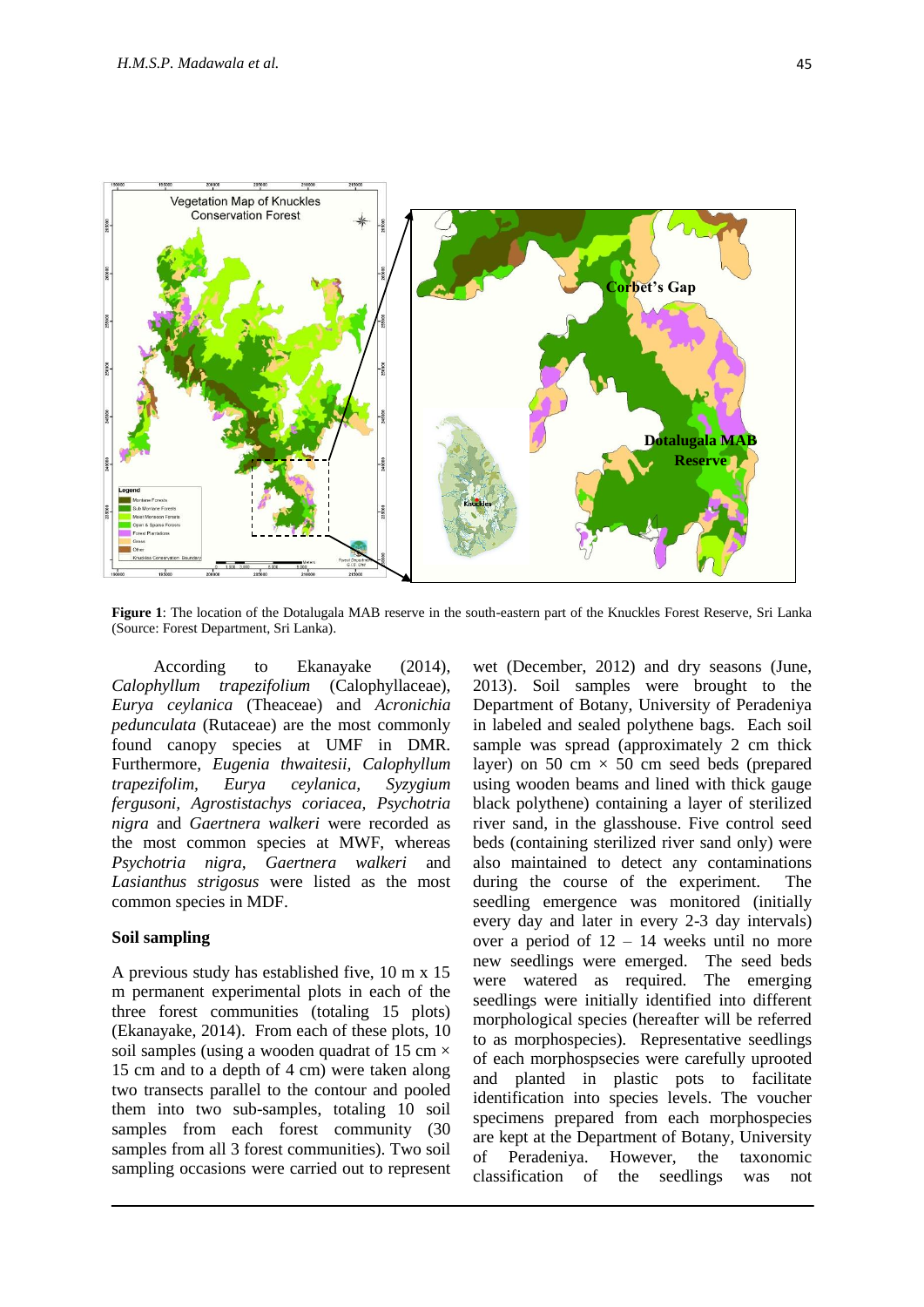emphasized much in the study due to lack of resources for seedling identification.

No herbivory and competition between seedlings (seedlings were uprooted frequently to avoid any shading effect) were observed during the study period. However, in dry season soil samples, a significant number of seedlings died even before they were identified into morphospecies. Therefore, the dead seedlings were only taken into account in calculating the total germinable seeds in the dry season. In control seed beds, few seedlings were recorded from one morphospecies. Since only few seedlings of this morphospecies appeared in experimental seed beds, they were not considered for any calculations.

# **Data analysis**

The seed abundance and richness are defined as the observed number of germinants and morphospecies in each forest community, respectively. Shannon-Weiner indices were calculated for different forest communities. All data were analyzed using Generalized Linear Model (GLM) after testing for normality of distribution using Anderson-Darling test (Minitab 16.0 version). The forest community

(UMF/MWF/MDF), season (wet/dry) and woody/non-woody nature were used as random factors in the GLM analysis. Their interactions were also noted. Mean separations were done using Tukey's test at 5% probability level

## **RESULTS**

In total, 1,157, 1,381 and 1,231 germinable seedlings in the wet season, and 507, 641 and 597 seedlings in the dry season were recorded in the forest communities, UMF, MWF and MDF respectively. The emerging seedlings were identified into 31, 35 and 34 morphospecies in the wet season and 24, 27 and 27 in the dry season in UMF, MWF and MDF forest communities, respectively (Table 2; Figure 2). Out of the total number of 37 morphospecies recorded in the wet season, 29 species (78%) were present in all three forest communities while eight species (22%) were present in either one or two forest communities. During the dry season, out of the 40 morphospecies recorded, only 18 (45%) were present in all 3 forest communities whereas 22 morphospecies (55%) present in at least one or two forest communities (Figure 3).



**Figure 2:** Some tree seedlings (A: *Acronychia pedunculata*; B: *Symplocos cochinchinensis*; C: un-identified; D: unidentified; E: *Calophyllum* sp. and F: *Macaranga* sp.) recorded in wet and dry season soil seed banks in forest communities at Dotalugala MAB Reserve, Sri Lanka.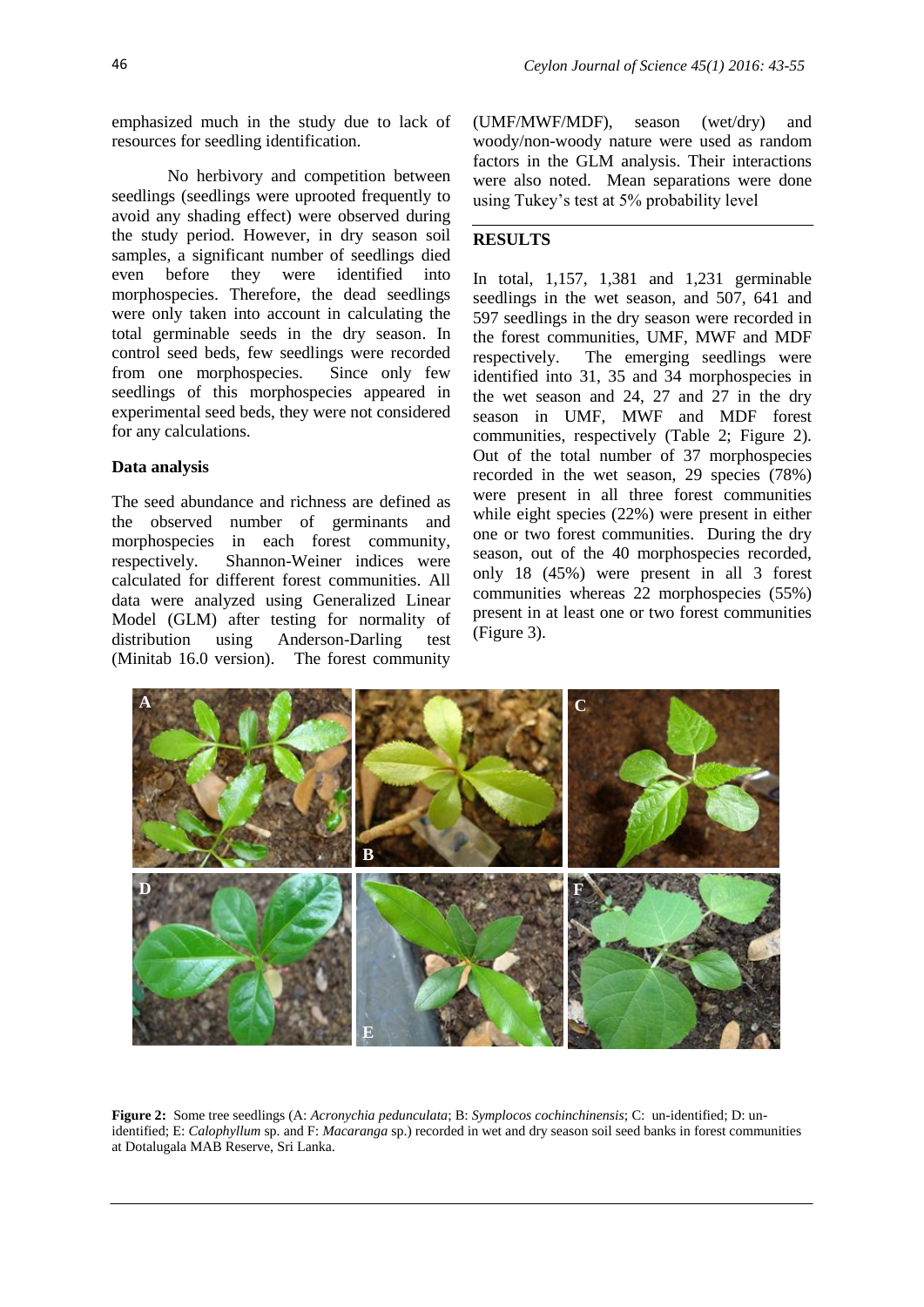The Shannon-Weiner (S-W) Diversity index showed higher values in the wet season than in the dry season in all three forest communities (Table 2). In the wet season, UMF and MWF forest communities had higher S-W diversity indices compared to MDF, while UMF had higher species diversity than that of MWF and MDF, in the dry season.

During the wet season, a significantly higher mean abundance of emergents was





**Figure 3:** Venn diagrams showing the distribution of 31, 35 and 34 morphospecies in the wet season and 24, 27 and 27 morphospecies in the dry season among the three forest communities, UMF, MWF and MDF, at Dotalugala MAB Reserve, Sri Lanka.

**Table 2:** The abundance (total number of germinable seeds), richness (total number of morphospecies) and Shannon-Weiner Diversity Index recorded in wet and dry season soil seed banks in three forest communities (UMF, MWF and MDF) at Dotalugala MAB reserve in the Knuckles Forest Reserve of Sri Lanka.

|                     |            | <b>Forest Communities</b> |            |  |
|---------------------|------------|---------------------------|------------|--|
|                     | <b>UMF</b> | <b>MWF</b>                | <b>MDF</b> |  |
| <b>Wet Season</b>   |            |                           |            |  |
| Abundance           | 1,157      | 1,381                     | 1,231      |  |
| Richness            | 31         | 35                        | 34         |  |
| S-W Diversity Index | 2.29       | 2.36                      | 2.11       |  |
| <b>Dry Season</b>   |            |                           |            |  |
| #Abundance          | 507        | 641                       | 597        |  |
| Richness            | 24         | 27                        | 27         |  |
| S-W Diversity Index | 2.07       | 1.93                      | 1.72       |  |

# From dry season soil samples, a significant number of seedlings died before they were identified into different morphospecies. Accordingly, 84, 136 and 109 seedlings from UMF, MWF and MDF forest communities have been excluded from the rest of the data analysis.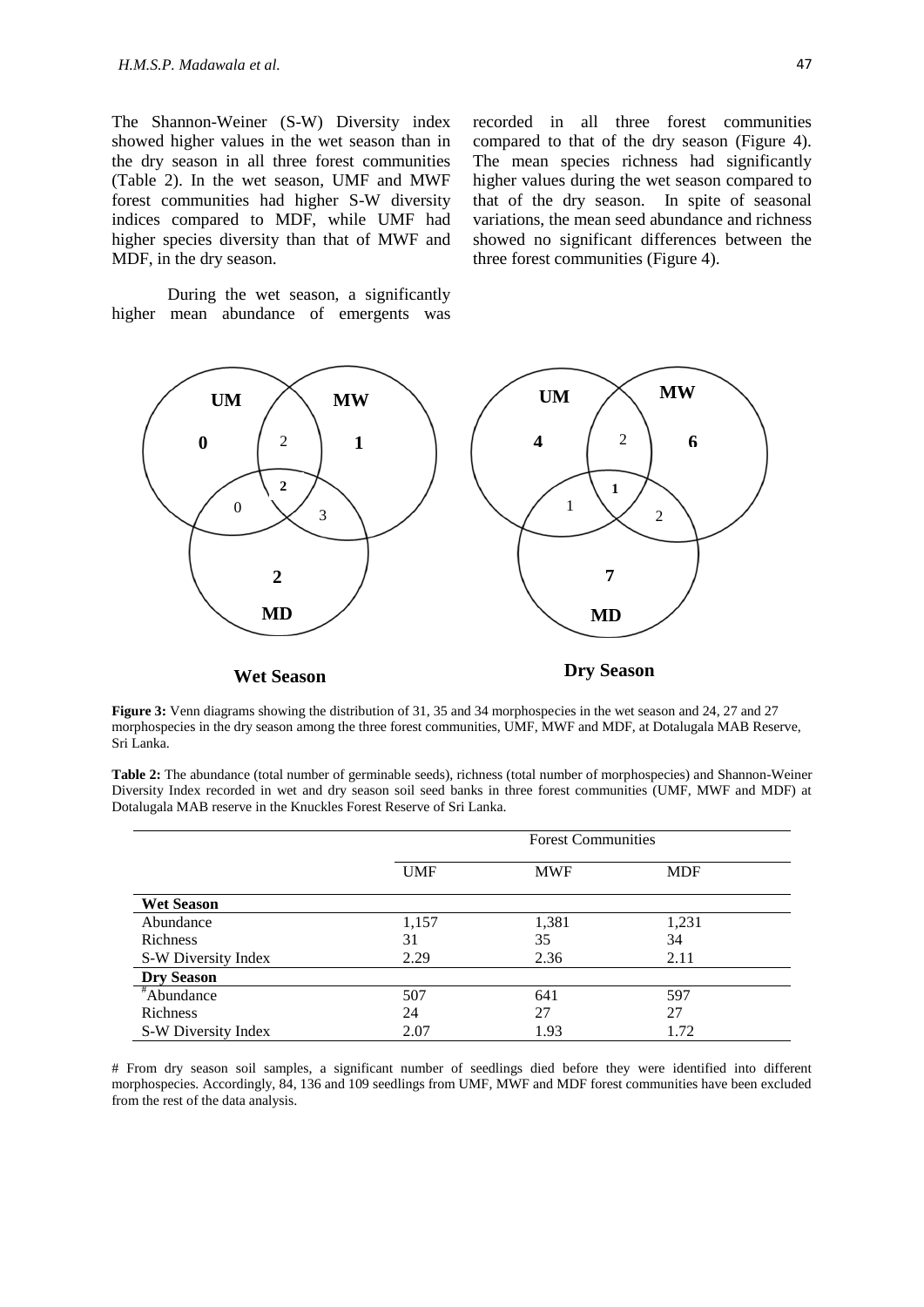Out of all germinated seeds during the wet season, 46% of seedlings were belonged to woody species, whereas in the dry season, representation of the woody species has increased up to 68%. However, no significant differences were observed between the richness of woody and non-woody species among the three forest communities during the wet season. In contrast, woody species significantly dominated the soil seed bank over non-woody species in the dry season and this was evident in all three forest communities (Figure 5 and Table 3). There was a significant interaction between season (wet/dry) and habit (woody/non-woody)  $(F = 14.09, p = 0.000).$ 



**Figure 4:** Mean seed abundance and richness during wet and dry seasons in three forest communities (UMF, MWF and MDF) at Dotalugala MAB reserve in the Knuckles Range of Sri Lanka. The mean abundance and richness had significantly higher values in the wet season than in the dry season (GLM:  $F = 31.55$ ,  $p \le 0.001$ ).



**Figure 5:** Mean richness of woody and non-woody species recorded in wet and dry seasons at three forest communities (UMF, MWF and MDF) at Dotalugala MAB reserve, Sri Lanka. Bars with different letters indicate significant differences between means at  $p \le 0.05$  level after GLM.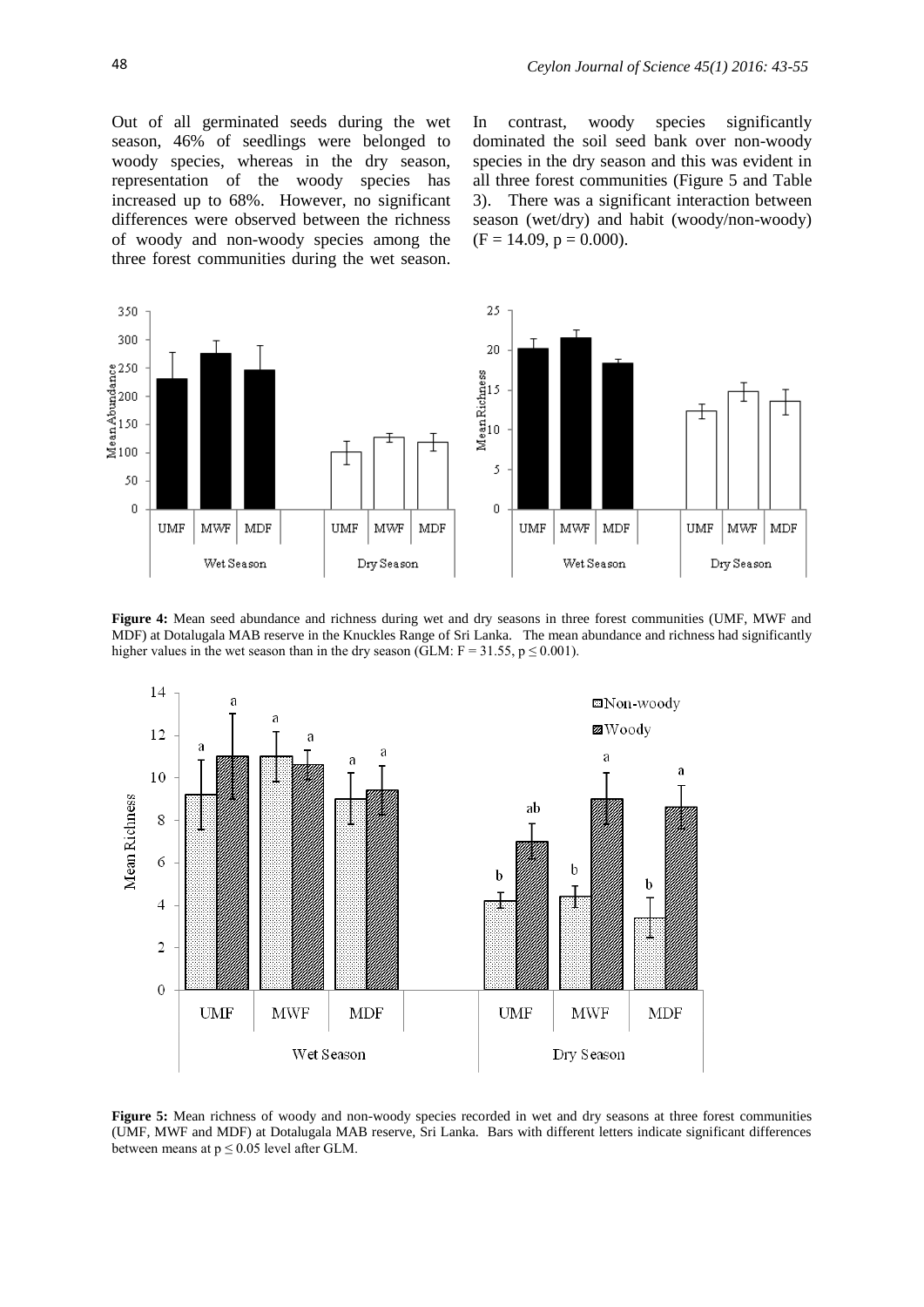The density of germinable seeds was higher in the wet season than that in the dry season in all three forest communities (Figure 6). In consistent with richness data, seeds of nonwoody species dominated the soil seed bank during the wet season and woody seeds during the dry season (Figure 6). Further, non-woody seeds were relatively more abundant in UMF and MWF forest communities than the woody seeds, with no such difference was recorded in MDF.

The pioneer tree species including *Maesa indica* (Roxb.) DC*, Acronichya pedunculata* (L.) Miq. and *Macaranga* spp. were recorded in soil seed banks of all three forest communities during both wet and dry seasons. Some differ in numbers between forest communities, and also germination patterns

between seasons (wet and dry) (Figure 7). *Maesa indica* seeds germinated relatively quickly in dry season soils compared to that in the wet season, and this was evident in all three forest communities. In contrast, seeds of *Acronychia pedunculata* started to germinate after approximately 16 days in both wet and dry season soils. In contrary to the relatively slow seed germination rates in *M. indica* and *A. pedunculata*, seeds of *Macaranga* germinated rather quickly reaching the climax after 11 days in all three communities and in both seasons. However, UMF showed lower abundance of *Macaranga* seeds compared to other two forest communities (MWF and MDF) during both seasons.

**Table 3:** The summary statistics of GLM analyses showing the significant effects between seasons (wet/ dry), forest communities (UMF, MWF and MDF) and woody/non-woody nature and their respective interactions for species richness (number of morphospecies) and density of germinable seeds (individuals/ $m<sup>2</sup>$ ) at Dotalugala MAB Reserve in Sri Lanka.

|                          |                | Species richness<br>(per sq. m) |                        | Density (per sq.m) |                       |
|--------------------------|----------------|---------------------------------|------------------------|--------------------|-----------------------|
| Source of variation      | df             | $\mathbf F$                     | D                      | F                  |                       |
| Seasons $(S)$            |                | 67.27                           | ***<br>$0.000^{\circ}$ | 59.94              | ***<br>$0.000^*$      |
| Forest communities $(C)$ | $\mathfrak{D}$ | 2.12                            | $0.131$ <sup>ns</sup>  | 0.75               | $0.476$ <sup>ns</sup> |
| Woody/non-woody $(W)$    |                | 25.04                           | $0.000***$             | 0.09               | $0.766$ <sup>ns</sup> |
| $S*C$                    | 2              | 0.64                            | $0.530$ <sup>ns</sup>  | 0.20               | $0.816^{ns}$          |
| $S*W$                    |                | 14.09                           | $0.000^{\circ}$        | 20.36              | $0.000^{***}$         |
| $C*W$                    | ↑              | 0.19                            | 0.829 <sup>ns</sup>    | 3.55               | $0.036*$              |
| $S*C*W$                  | ∍              | 1.84                            | $0.170$ <sup>ns</sup>  | 0.21               | $0.808$ <sup>ns</sup> |



**Figure 6:** Mean density of woody and non-woody seeds (individuals/m2) recorded in wet and dry seasons in three forest communities (UMF, MWF and MDF) at Dotalugala MAB reserve, Sri Lanka. Bars with different letters indicate significant differences between means at  $p \le 0.05$  level after GLM.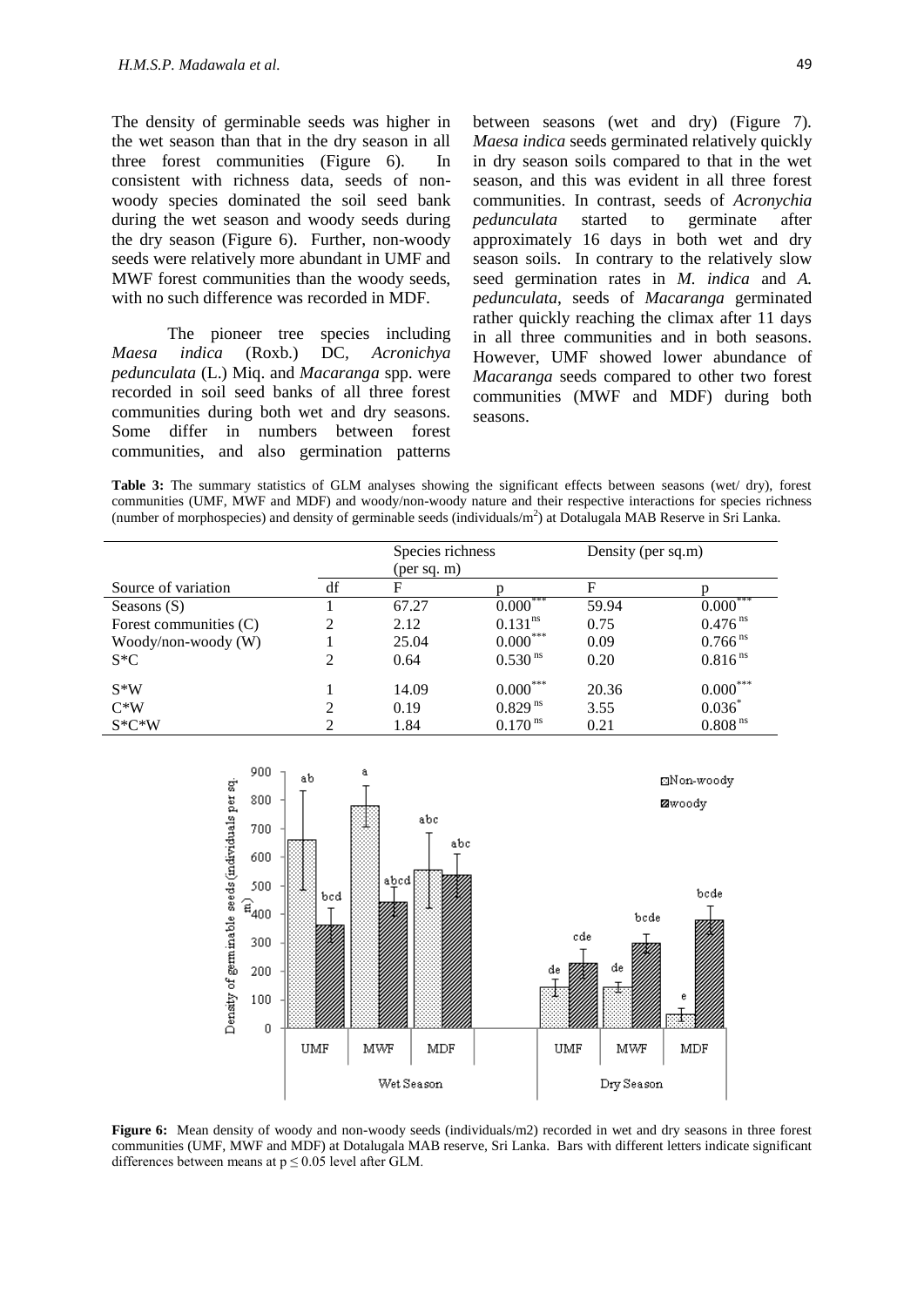

**Figure 7:** Cumulative number of germinable seeds over time (since soils were laid on seed beds allowing germination) of three pioneer species, *Maesa indica*, *Acronychia pedunculata* and *Macaranga* sp. recorded in UMF, MWF and MDF forest communities during wet and dry seasons at Dotalugala MAB reserve, Sri Lanka.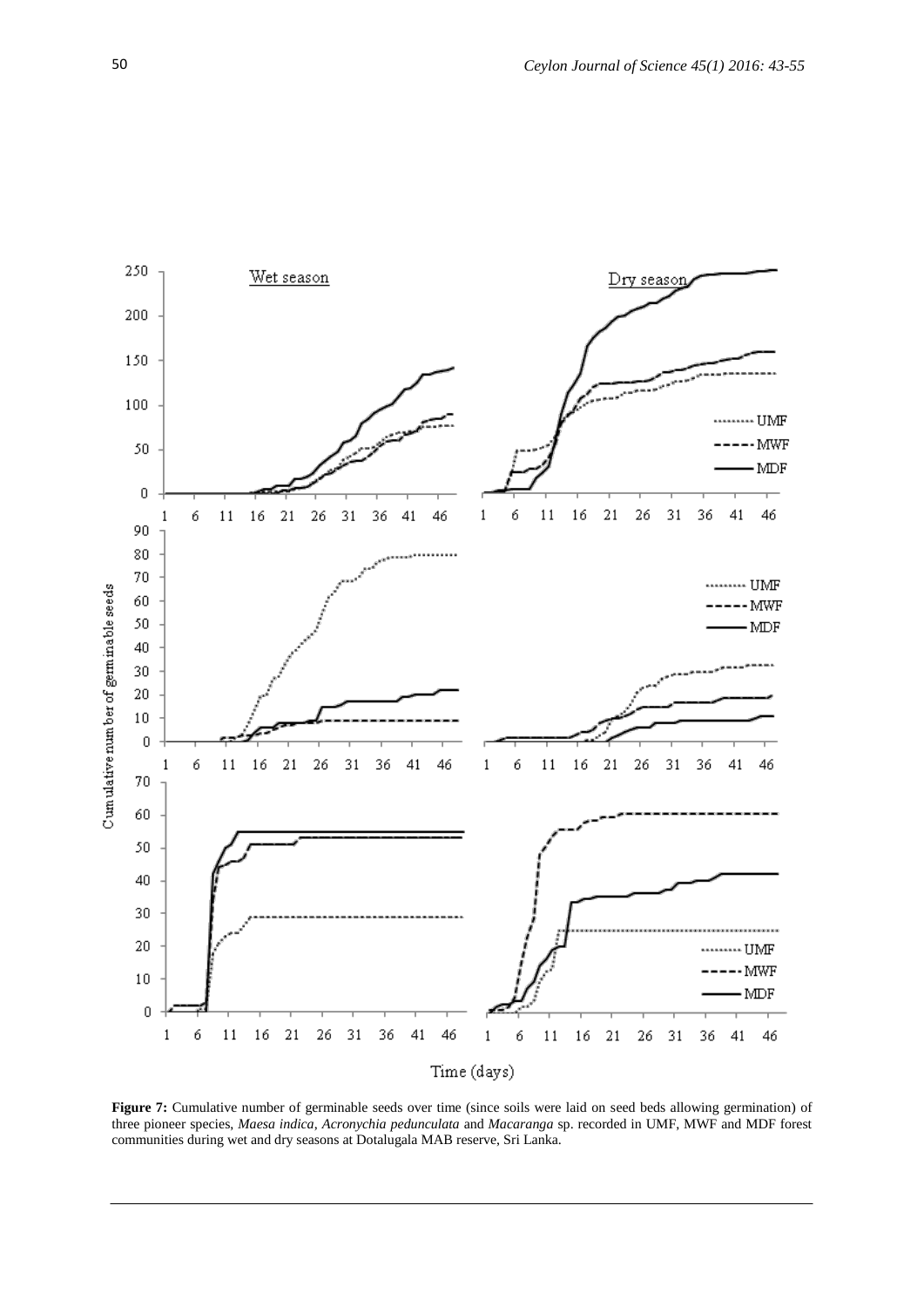

**Figure 8**: The contribution of seeds of invasive species to the density and richness of non-woody seeds in UMF, MWF and MDF forest communities at Dotalugala during the wet season.

During the study, few invasive species were identified including *Clidemia hirta, Agertina riparia, Mikania micrantha* and *Austroeupaotrium inulifolium.* Interestingly, *Clidemia hirta* and *Agertinia riparia* were not recorded in the soil seed bank of UMF. From the total density of non-woody species, invasive species represented significantly less in all three forest communities (6 %, 8 % and 5 % in UMF, MWF and MDF, respectively). However, compared to UMF and MDF forest communities, the density and richness of invasive species was slightly higher in MWF (Figure 8).

## **DISCUSSION**

 $\overline{a}$ 

The density of seeds in forest communities at Dotalugala varied from  $1,000 - 1,300$  seeds per  $m<sup>2</sup>$  during the wet season and  $450 - 550$  seeds per  $m<sup>2</sup>$  in the dry season. Saulei and Swaine (1988) noted that in tropical forests the seed density in soil seed bank is generally lower than  $500$  seeds per  $m^2$ . However, the present findings did not totally agree with this generalization as the seed densities during the wet season showed much higher values (more than double) in all three forest communities studied at Dotalugala. The study also observed higher seed densities and species richness in the wet season than in the dry season and this trend was evident in all three forest communities. Non-woody species have contributed to these higher values in the wet season. However, previous studies conducted in different ecosystems too observed seasonal differences in soil seed banks though it is hard to generalize the findings (Grombone-Guaratini *et al.*, 2004; Flores and Dezzeo, 2005; Tang *et al.,*

2006). In contrary to the present findings, Martins and Engel (2007) observed a higher density of seeds at the end of a dry period than at the end of a rainy period, in a study carried out in seasonal semi-deciduous forest fragments in Brazil. Higher rates of seed dispersal and favourable micro-climatic conditions for seed germination during the dry season (Daws *et al.,* 2005), together with higher mortality rates of seeds during rainy seasons (J´anzen and V´azquez-Yanes, 1990; Dalling *et al.,* 1998) are identified as possible reasons to higher density and richness of seeds during the dry season. Similar results were also obtained by other researchers studying tropical ecosystems (Dalling *et al.,* 1997; Pérez and Santiago, 2001). However, in the present study, higher densities were recorded in the wet season in all three forest communities compared to the dry season. Favourable microclimatic conditions and phenological events can be considered as possible reasons for higher density and richness of seeds during the wet season at Dotalugala. According to Shen *et al.* (2007), if seed maturation and germination incidences are not synchronized plants tend to delay their germination until conditions are suitable for seedling survival. They also confirmed that the seed density can be influenced not only by the rate of seed input, but also due to loss of seeds due to predation, senescence and germination (Shen *et al.,* 2007). Therefore, both site-specific (predation, senescence and germination) and/or plant-specific (phenology, dormancy etc.) factors may have contributed to seasonal fluctuations of the soil seed banks at Dotalugala reserve.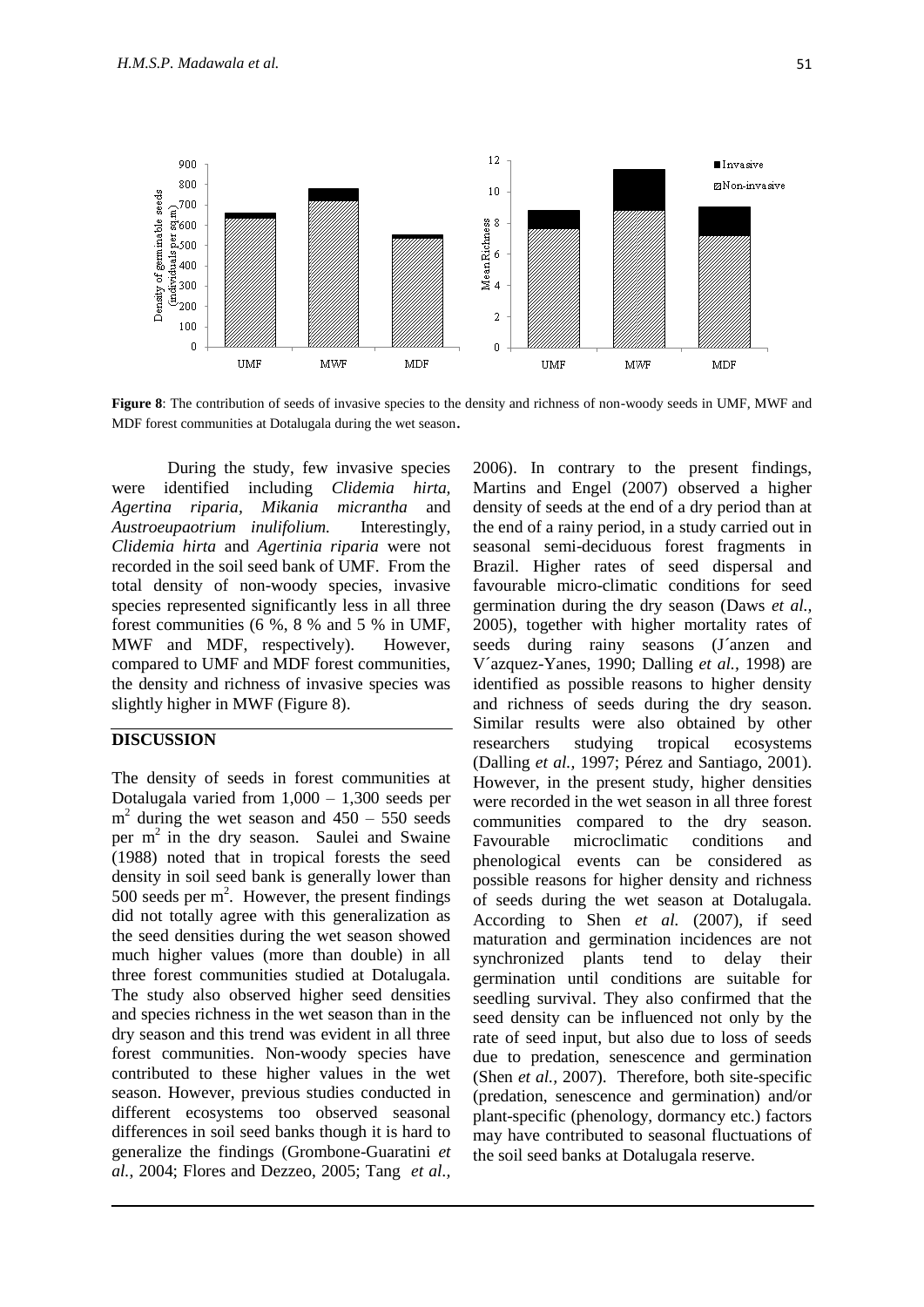In spite of clear seasonal fluctuations of seed abundance at Dotalugala, no significant differences were observed in density and richness of seeds between the three forest communities studied. A previous study confirmed that in spite of physiognomic differences, there were no differences in floristic compositions among the three forest communities identified at Dotalugala (Ekanayake, 2014). Therefore, the soil seed bank results are in comparable with the findings of the above-ground vegetation of these three forest communities at Dotalugala. However, the richness of the soil seed bank was much lower than that of the above-ground vegetation, and this was evident in both seasons in all three forest communities (Table 4). Hopfensperger (2007) revealed that the least similarity (31%) between the standing vegetation and its associated seed bank in forest ecosystems, after reviewing 108 studies carried out between 1945 and 2006. Kalesnik *et al.* (2013) also observed similar results in a study carried out in a secondary forest in Argentina. Mature forests generally consist of a small seed bank composed of species not present in the standing vegetation due to the fact that most shade-tolerant species do not develop persistent seed banks (Nakagoshi 1985; Thompson 1998). Other studies also suggest that the species composition of soil seed banks greatly differ from the species composition of the tropical forest canopy as the seeds of primary species rarely occur in the soil due to large seed size, high water content and rapid germination strategies (Vazquez-Yanes and Orozco-Segovia 1993).

At Dotalugala, the non-woody species dominate the soil seed bank in the wet season, while woody species dominate in the dry season. A lower density of woody species than that of herbaceous (non-woody) species in the soil seed bank has been reported by many workers previously irrespective of seasonality (Young *et al.,* 1987; Grombone-Guaratini and Rodrigues, 2002). Fragmentation has been suggested by other researchers as a possible reason for dominance of non-woody seeds in seed banks of forest ecosystems as forest patches are usually surrounded by non-natural vegetation (Poiani and Dixon, 1995; Dalling and Denslow, 1998). In support of the present findings, Grombone-Guaratini *et al.* (2004) also observed higher

density of woody seeds in the dry season, in a study carried out in a tropical forest in Brazil. The lack of tree and shrub species in the seed bank during the wet season perhaps due to vulnerability of seeds to high predation and pathogen attacks during the rainy season compared to that in the dry season (Dalling *et al.,* 1998; Lemenih and Teketay, 2006). It is also can explained by some inherent characteristics shown by non-woody species which include efficient modes of seed dispersal, rapid maturation and germination, and also their ability to produce higher number of seeds (Hopkins *et al.,* 1990).

The study recorded number of pioneer tree species including *Maesa indica, Acronychia pedunculata* and *Macaranga* spp. in the study sites. The significant role of pioneer tree seeds in the soil seed bank in facilitating the regeneration process following disturbances has been highlighted in previous studies in the tropics (Garwood, 1989; Roizman, 1993; Araujo *et al.,* 2001). . Therefore, the availability of viable seeds of pioneer species in the soil seed bank is critical for forest recovery after a disturbance event. However, the rate of germination and abundance of pioneer tree seeds showed differences between seasons and forest communities at Dotalugala. *Maesa indica*  showed rapid germination during the dry season than that in the wet season suggesting that *Measa* seeds need an environmental cue/s to initiate germination. In contrast to *Maesa indica* and *Acronychia pedunculata*, *Macaranga* seeds germinated rather quickly in both wet and dry seasons. *Acronychia* has taken approximately 26 days to reach its germination climax during the course of the study period while *Maesa* has reached its climax after 41 and 21 days in wet and dry seasons, respectively. The general view of tropical seeds is that they have short spans of viability (Mabberley, 1983; Ng, 1983). In contrary to this general view, others observed that some tropical seeds demonstrate different forms of dormancy (Whitmore, 1984), in particular with pioneer species having long longevity with turnover rates of more than a year (Lugo and Zimmerman, 2002). Martins and Engel (2007) having observed higher density of pioneer tree seeds in the dry season, suggested that seeds of pioneers undergo some form of dormancy.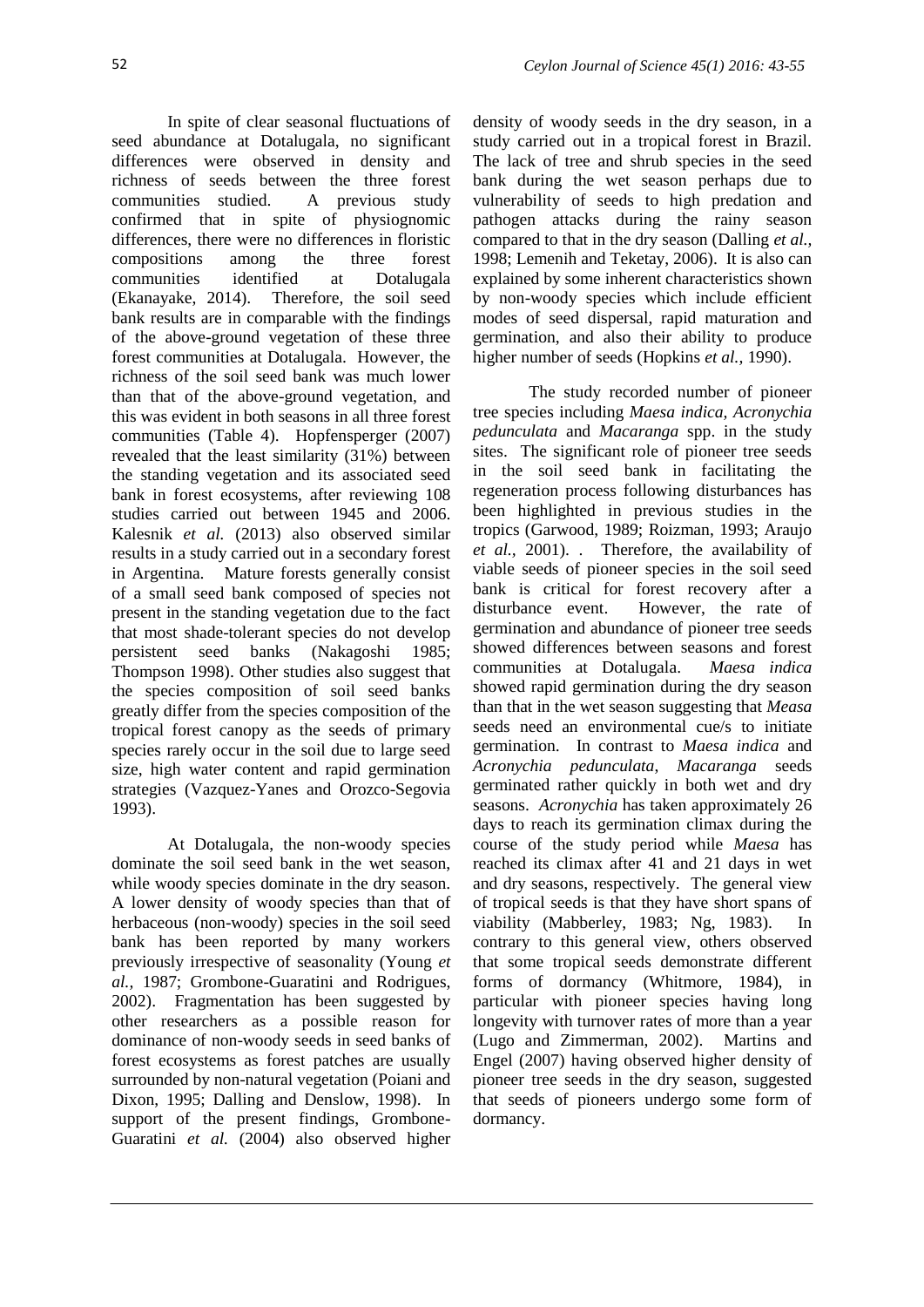| <b>Forest Communities</b>        |                                                                                                          |                                                                                                                                   |                                                                           |  |
|----------------------------------|----------------------------------------------------------------------------------------------------------|-----------------------------------------------------------------------------------------------------------------------------------|---------------------------------------------------------------------------|--|
|                                  | UMF                                                                                                      | <b>MWF</b>                                                                                                                        | <b>MDF</b>                                                                |  |
| <sup>1</sup> Vegetation          |                                                                                                          |                                                                                                                                   |                                                                           |  |
| Floristic richness <sup>#</sup>  | 198                                                                                                      | 213                                                                                                                               | 232                                                                       |  |
| Species richness                 | 90                                                                                                       | 94                                                                                                                                | 104                                                                       |  |
| "Most common species"            | Calophyllum<br><i>trapezifolium</i> $(T)$<br>Eurya ceylanica (T)<br>Acronychia<br><i>pedunculata</i> (T) | Eugenia thwaitesii (T)<br>Calophyllum<br><i>trapezifolium</i> (T) <i>Eurya</i><br>ceylanica (T)<br>Agrostistachys coriacea<br>(T) | Psychotria nigra (S)<br>Gaertnera walkeri (S)<br>Lasianthus strigosus (S) |  |
| <sup>2</sup> Soil seed bank      |                                                                                                          |                                                                                                                                   |                                                                           |  |
| Species richness                 | 31                                                                                                       | 35                                                                                                                                | 34                                                                        |  |
| (Wet season)                     |                                                                                                          |                                                                                                                                   |                                                                           |  |
| Species richness<br>(Dry season) | 24                                                                                                       | 27                                                                                                                                | 27                                                                        |  |

**Table 4:** A comparison of the floristic data of the above-ground vegetation and the below-ground soil seed banks of the three forest communities (UMF, MWF and MDF) studied at Dotalugala MAB reserve, Sri Lanka.

According to Ekanayake (2014), out of the three forest communities, MDF is the most vulnerable community for disturbances due to its close proximity to human settlements and cardamom cultivation areas. Other two forest communities, UMF and MWF, are located in areas with no direct access to humans and as a result less vulnerable to any form of anthropogenic disturbances. In spite of these differences, the results showed that invasive seeds represent only 4-8% of the total soil seed bank in all three forest communities studied at Dotalugala, indicating less threat form invasive species. However, early studies reported that in spite of substantial changes that occur in the standing vegetation due to invasions, the impact on the soil seed bank is not significant (Vilà and Gimeno, 2007; Gaertner *et al.,* 2011; Abella *et al.,* 2012, 2013). Gioria *et al.* (2014) suggested that seed rain and seed persistence of some native species can maintain the soil seed bank reasonably un-changed at least until major changes occur in the vegetation.

# **CONCLUSION**

The results suggest no significant differences among the three forest communities in terms of density and richness of the soil seed banks. However, the species compositions of seed banks have shown some variations between communities, and this was more conspicuous during the dry season. Seasonal variations of the soil seed banks among the three forest communities were striking with higher densities and richness during the wet season. Presence of

pioneer tree species in all sites and their germination patterns indicate the ability of these forest communities to regenerate after a disturbance. Invasive species contribute less to the soil seed bank indicating less threat to the existing vegetation from invasive species.

### **ACKNOWLEDGEMENTS**

We would like to acknowledge the University of Peradeniya for providing financial assistance (Grant Number: RG/2012/43/S) to carry out this research project successfully.

### **REFERENCES**

- Abella, S.R., Chiquoine, L.P. and Backer, D.M. (2012). Ecological characteristics of sites invaded by buffel grass (*Pennisetum ciliare*). *Invasive Plant Science and Management* **5**: 443-453.
- Abella, S.R., Chiquoine, L.P. and Backer, D.M. (2013). Soil, vegetation, and seed bank of a Sonoran Desert ecosystem along an exotic plant (*Pennisetum ciliare*) treatment gradient. *Environment Management* **52**: 946-957.
- Amiaud, B. and Touzard, B. (2004). The relationships between soil seed bank, aboveground vegetation and disturbances in old embanked marshlands of western France. *Flora* **199**: 25-35.
- Araujo, M.M., Oliveira, F.S., Vieira, I.C.G., Barros, P.L.C. and Lima, C.A.T. (2001). Study of seed bank in pure forest stands and capoeira open rainforest, in Areia, PB, Brazil. *Scientia Forestalis*  **59**: 115-130.
- Beck, E., Bendix, J., Kottke, I., Makeschin, F. and Mosandl, R. (2008).*Gradients in a tropical mountain ecosystem of Ecuador*. Springer, Berlin.526 pp.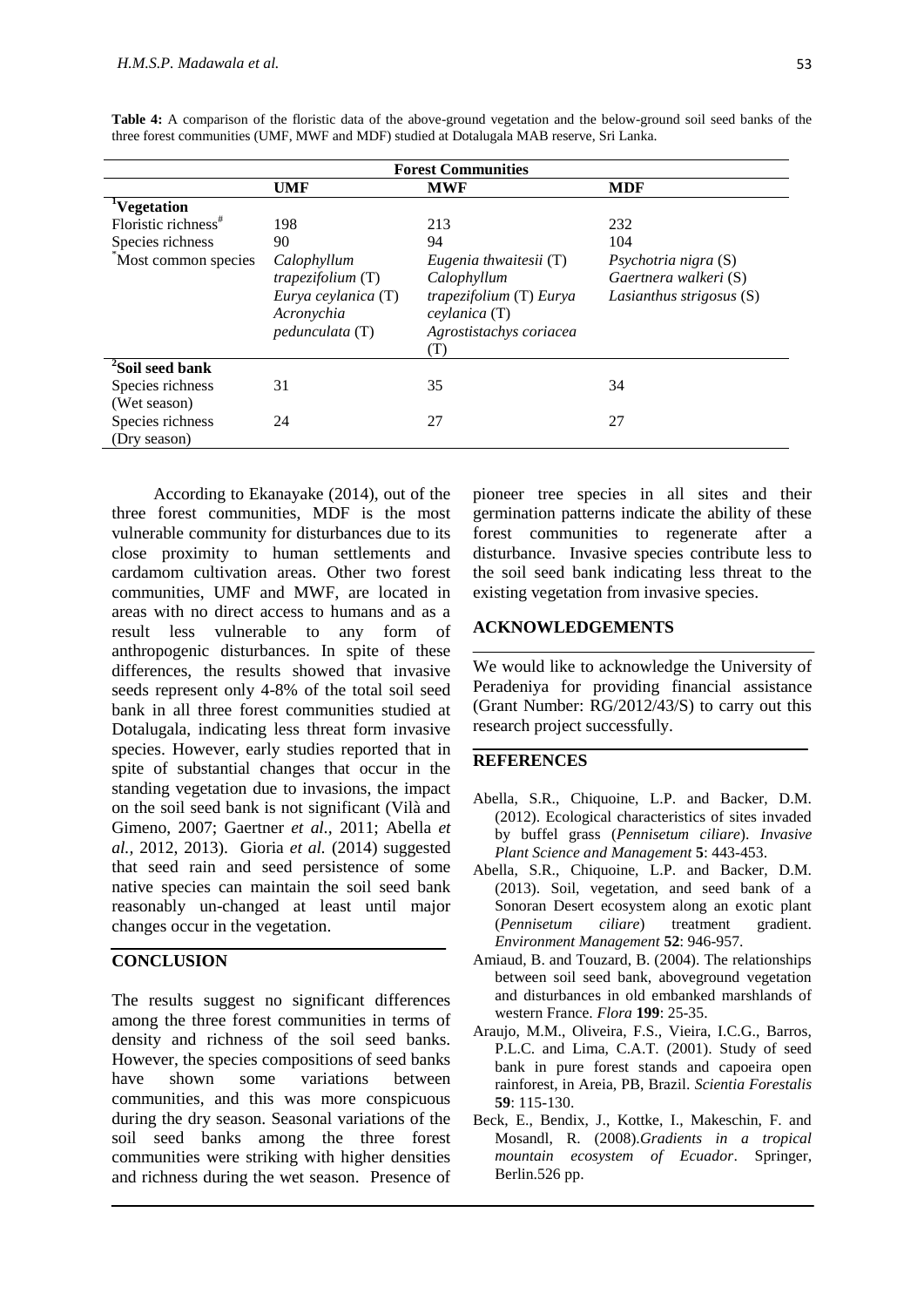- Bharathie, K.P.S. (1989). Impacts on the Knuckles Range of Forest in Sri Lanka. Forest Department. Colombo, Sri Lanka.
- Bossuyt, B. and Hermy, M. (2004). Seed bank assembly follows vegetation succession in dune slacks. *Journal of Vegetation Science* **15**: 449- 456.
- Butler, B.J. and Chazdon, R.L. (1998). Species richness, spatial variation, and the abundance of the soil seed bank of a secondary tropical rainforest. *Biotropica* **30**(2): 214-222.
- Carter, C.T. and Ungar, I.A. (2002). Aboveground vegetation, seed bank and soil analysis of a 31 year-old forest restoration on coal mine spoil in southeastern Ohio. *American Midlands Naturalist*  **147**: 44-59.
- Chazdon, R.L., Letcher, S.G., van Breugel, M., Martinez-Ramos, M., Bongers, F. and Finegan, B. (2007). Rates of change in tree communities of secondary Neotropical forests following major disturbances. *Philosophical Transactions of the Royal Society B-Biological Sciences* **362**: 273-289.
- Constanza, R., D'Arge, R., De Groot, R., Farber, S., Grasso, M., Hannon, B., Limburg, K., Naeem, S., O'Neill, R. V. and Paruelo, J. (1997). The value of the world's ecosystem services and natural capital. *Nature* **387**:253-260.
- Cooray, P. G. (1998). The Knuckles Massif A Portfolio. Forest Department, Sri Lanka.
- Dalling J.W., Swaine M.D. and Garwood N.C. (1997). Soil seed bank community dynamics in seasonal moist lowland tropical forest, Panamá. *Journal of Tropical Ecology* **13**:659-680.
- Dalling J.W., Swaine M.D. and Garwood N.C. (1998). Dispersal patterns and seed bank dynamics of pioneer trees in moist tropical forest. *Ecology*  **79**:564-578.
- Daws, M., Pearson, T.R.H., Burslem, D.F.R.P., Mullins, C.E. and Dalling, J.W. (2005). Effects of topographic position, leaf litter and seed size on seedling demography in a semi-deciduous tropical forest in Panama. *Plant Ecology* **179**, 93-105.
- Dhakal, B., Pinard, M. A., Gunatilleke, I.A.U.N., Gunatilleke, C.V.S., Madawala Weerasinghe, H.M.S.P., Dharmaparakrama, A.L.S. and Burslem, D.F.R.P. (2012). Impacts of cardamom cultivation on montane forest ecosystems in Sri Lanka. *Forest Ecology and Management* **274**: 151-160.
- Drake, D.R. (1998). Relationships among the seed rain, seed bank and vegetation of a Hawaiian forest. *Journal of Vegetation Science* **9**: 815- 828.
- Ekanayake, E.M.S.,Wijesundara, D.S.A. and Perera G.A.D. (2013). Floristic Richness and the Conservation Value of Tropical Montane Cloud Forests of Dothalugala Man and Biosphere Reserve, Sri Lanka. *Ceylon Journal of Science* (Biological Sciences) **42** (2): 55-70.
- Ekanayake, E.M.S. (2014). Plant community ecology of montane rainforests at Dotalugala MAB

Reserve in the Knuckles massif, Sri Lanka.Ph.D. thesis.

- Flores, S. and Dezzeo, N., (2005). Temporal variations in the number of seeds in a gradient forest-savannah in the Gran Sabana, Venezuela. *Inci* **30**: 39-43.
- Gaertner, M., Richardson, D.M. and Privett, S.D.J. (2011). Effects of alien plants on ecosystem structure and functioning and implications for restoration: insights from three degraded sites in South African fynbos. *Environmental Management* **48**: 57-69.
- Garwood, N.C. (1989). Tropical soil seed banks: a review. In Leck, M.A., Parker, T.V. & Simpson, R. L. (eds.). Ecology of soil seed banks. Academic Press, London. Pp.149-08.
- Gioriaa, M., Vojtech, J. and Petr, P. (2014). Impact of invasions by alien plants on soil seed bank communities: Emerging patterns *Perspectives in Plant Ecology, Evolution and Systematics* **16**: 132- 142.
- Grombone-Guaratini M.T., Leita˜o-Filho H.F. and Kageyama P.Y. (2004). The seed bank of a gallery forest in southeastern Brazil. *Brazilian Archives of Biology and Technology* **47**: 793-797.
- Gurusinghe, P.de A. (1988). Cardamom cultivation in the Knuckles range. A paper presented at the workshop on preparation of a management plan for conservation of Knuckles forest. Colombo, Sri Lanka.
- Gunawardana, H.G. (2003). Ecological Implication of Cardamom Cultivation in the high altitudes of Knuckles Forest Reserve, Sri Lanka. *The Sri Lanka Forester* **26:** 1-9.
- Hopfensperger, K.N. (2007). A review of similarity between seed bank and standing vegetation across ecosystems. *Oikos* **116**: 1438-1448.
- Hopkins, M.S.; Tracey, J.G. and Graham, A.W. (1990). The size and composition of soil seed banks in remnant patches of three structural rainforests in North Queensland. *Australian Journal of Ecology* **15**: 43-50.
- IUCN (1994). Management plan for the conservation of the Knuckles forest. Phase II. IUCN–The world Conservation Union in collaboration with the Forest Department of the Ministry of Forestry, Irrigation and Mahaweli Development, Sri Lanka.
- IUCN (2007). The 2007 Red List of Threatened Fauna and Flora of Sri Lanka. IUCN, Sri Lanka.
- Janzen, D.H. and Vazquez-Yanes, C. (1990). Aspects of tropical seed ´ ecology of relevance to management of tropical forested wildlands. In: Gomez-Pompa, A., Whitmore, T.C., Hadley, M. ´ (Eds.), *Rain Forest Regeneration and Management*. UNESCO, The Parthenon Publishing Group, Paris.
- Kalesnik, F., Sirolli, H., and Collantes M. (2013). Seed bank composition in a secondary forest in the Lower Delta of the Paraná River (Argentina). *Acta Botanica Brasilica* **27**(1): 40-49.